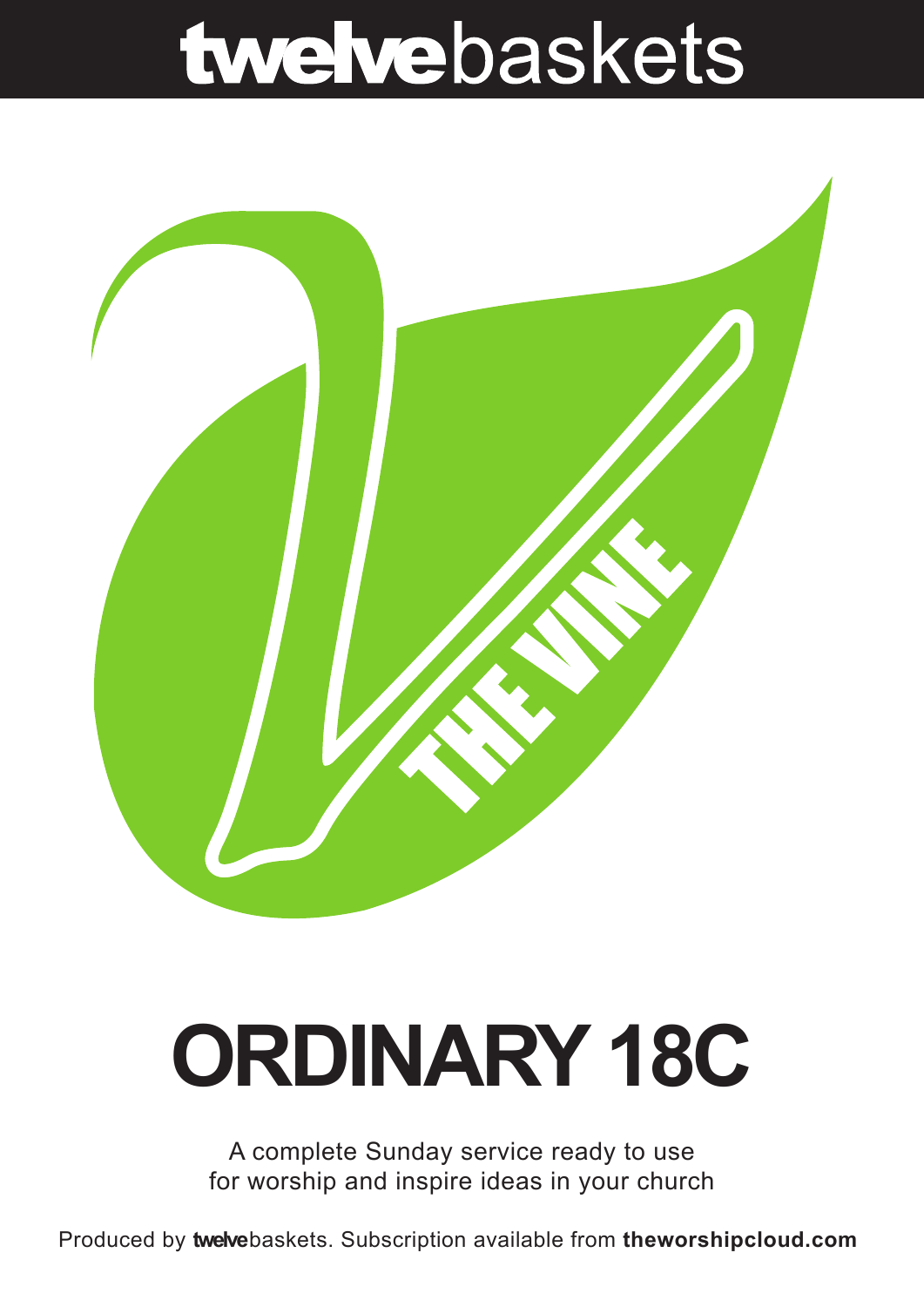**Ordinary 18 - Year C**  31st July 2022

### **Order of Service**

Call to worship **Hymn: 120 STF – We gladly celebrate and praise OR 103 STF – God is Love: let heaven adore him**  Opening Prayers The Lord's Prayer All Age Talk **Hymn: 35 STF – The trumpets sound, the angels sing OR 685 STF – In Christ there is no east or west** Readings: Hosea 11:1-11; Colossians 3:1-11; Luke 12:13-21 **Hymn: 501 STF – Help us, O Lord, to learn the truths your word imparts OR 256 STF – When I needed a neighbour, were you there?**  Reflections on the readings **Hymn: 615 STF – Let love be real, in giving and receiving OR 636 STF – O love that wilt not let me go Intercessions** Offering / collection Blessing the offering **Hymn: 459 STF – Captain of Israel's host OR 545 STF – Be thou my vision, O Lord of my heart Blessing** 

The Vine Services are compiled and produced by twelvebaskets.

**Many more resources and inspiration for this week's lectionary, leading worship and other church use are available on www.theworshipcloud.com.**

Copyright for content is retained by the original author / contributor.



### **www.theworshipcloud.com**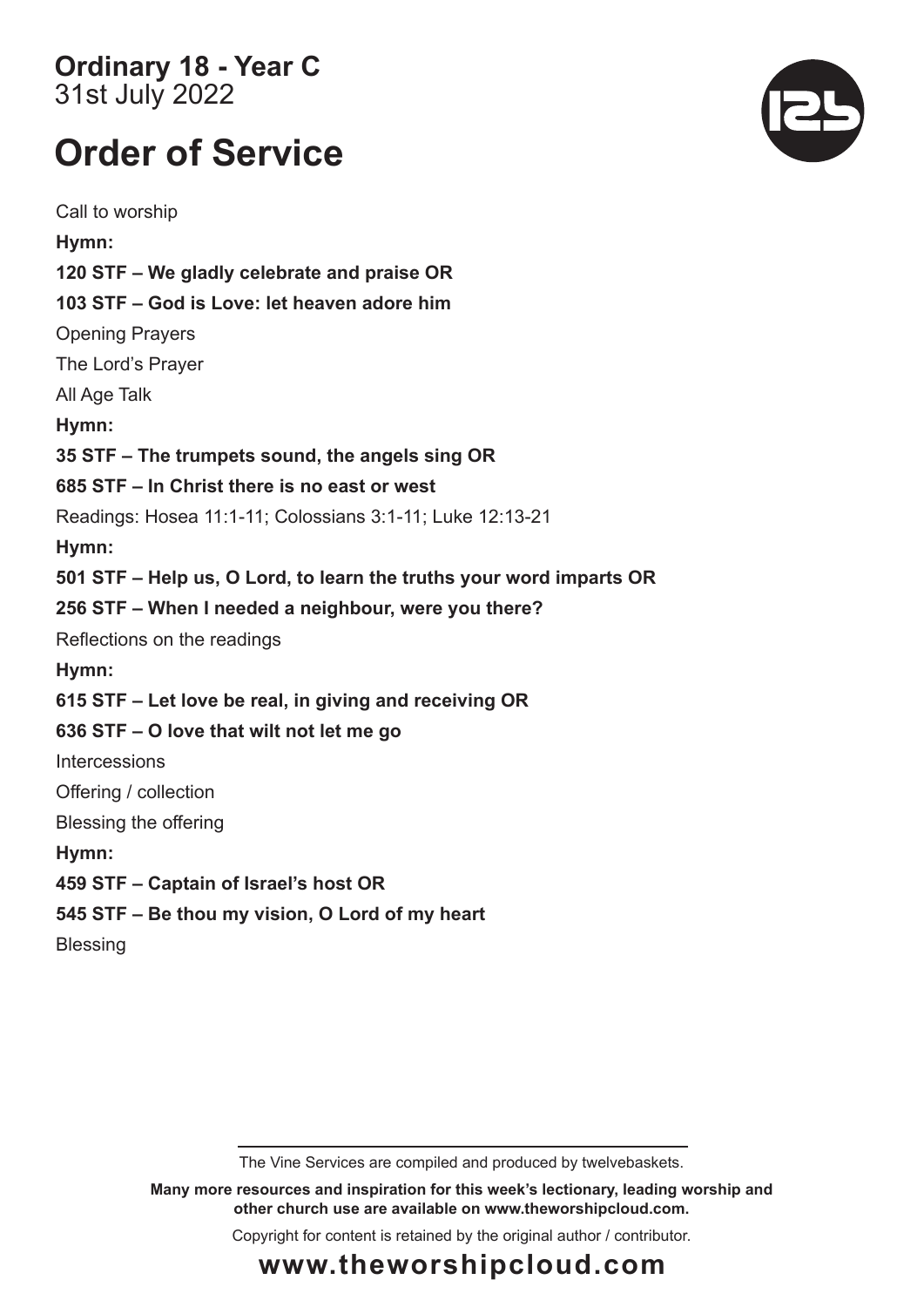#### **Call to worship**

Here we are Lord, Gathered in this place to worship, Connected with people who are worshipping all around the world, Gathered by your Spirit.

Come amongst us, Lord Jesus,

<span id="page-2-1"></span>Amen.[1](#page-2-0)

#### **Hymn:**

120 STF – We gladly celebrate and praise OR 103 STF – God is Love: let heaven adore him

#### **Opening Prayers**

God of all grace, you have given us so much, All we have is gift and this day, as we pray, we celebrate that truth again.

Let us share the things we are grateful for  $-$  just shout out something that you want to say 'thank you' to God for today…

*[Give the congregation time to share a few things – it might be helpful to repeat what people say into the microphone so others can hear]*.

Thank you – it is good to hear those little glimpses of thankfulness. We have so much to be grateful for, don't we? So, let us bring those 'thank yous' to God in prayer now.

Loving God, we are so thankful for all you have given us and all that you are doing in our lives. We offer up in prayer all the things that have been said out loud, and the quiet prayers of thanks we have said in our hearts and under our breath.

Thank you God and, most of all, thank you for loving us.

In our reading from Hosea today, we will hear about all the ways that the people of Israel were failing God. We too know that we have let you down, Lord God and in a moment of quiet, we bring our prayers of confession to you, Lord God.

#### *[Pause]*

Even as we confess and repent, we know that you have already forgiven and accepted us just as we are.

For that, and for all your blessings on our time of worship, we thank and praise you, O Lord our God.

<span id="page-2-0"></span> $1$  Call to Worship written by Tim Baker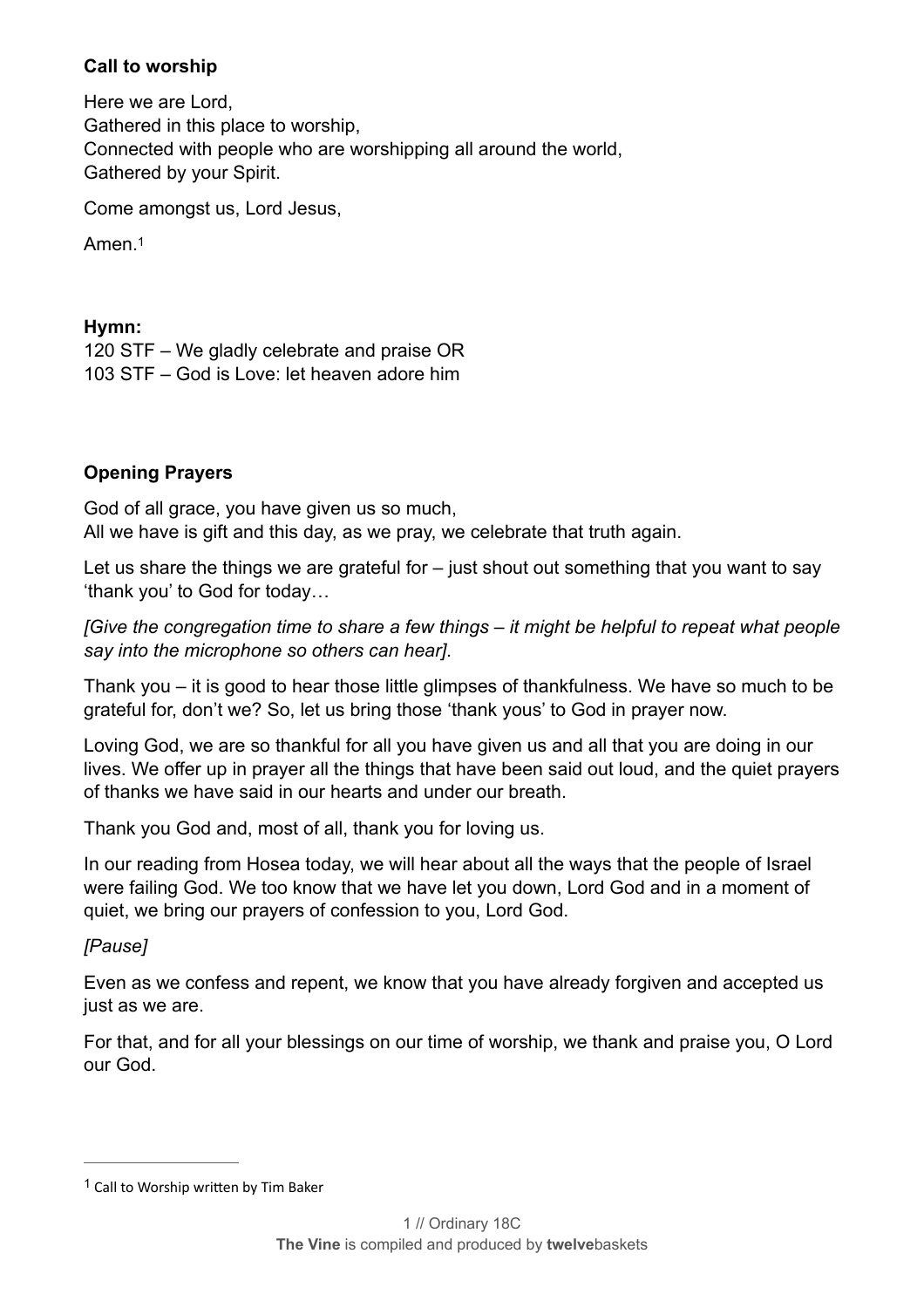Come Lord Jesus, Come Holy Spirit, Come and reign in our hearts today.

<span id="page-3-2"></span>Amen.*[2](#page-3-0)*

#### **We say together the Lord's Prayer**

#### **All Age Talk**

What do you think the word 'potential' means? What are some of the first things that pop into your head when I say that word? Just turn to the person next to you and share what you associate with 'potential'.

[Give people time to do that, then take some of their suggestions].

It is quite a common word, 'potential', yet a really important one too. It is strongly associated with the idea of hope, with the idea that things can get better, that things can change. Martin Luther King famously said that "the arc of history is long, but it bends towards justice". What he meant by that is that it is easy for us to see setbacks and disappointments and feel that everything is getting worse, but there is always the potential for change.

Potential is a good Jesus word too, a 'gospel' word – it highlights the way that God cares about each one of us and wants us to live life to the full. Jesus talked about coming to earth "so that we might have life, and have it in all its fullness". That seems to suggest a belief in potential, in unlocking the very best within each of us, during this life.

Later in our service, we will hear some reflections on today's Bible readings from All We Can, the Methodist relief and development charity. The organisation's vision statement is "Every person's potential fulfilled" – not because they believe that it is their job, as one movement within the Methodist family, to bring out the very best in everyone on the planet. Rather, it is a recognition that God desires us to have the best life we can, and to do all that we can to ensure other people's potential is also fulfilled.

<span id="page-3-3"></span>So today, and this week, in all that you might go through, in all the conversations you have, in all the people you encounter, can you live life to all its fullness and enable others to fulfil their potential too? What a world we could build, if we all lived like that…[3](#page-3-1)

#### **Hymn:**

35 STF – The trumpets sound, the angels sing OR 685 STF – In Christ there is no east or west

**Readings**: Hosea 11:1-11; Colossians 3:1-11; Luke 12:13-21

<span id="page-3-0"></span>Opening prayers written by Tim Baker *[2](#page-3-2)*

<span id="page-3-1"></span> $3$  All Age Talk written by Tim Baker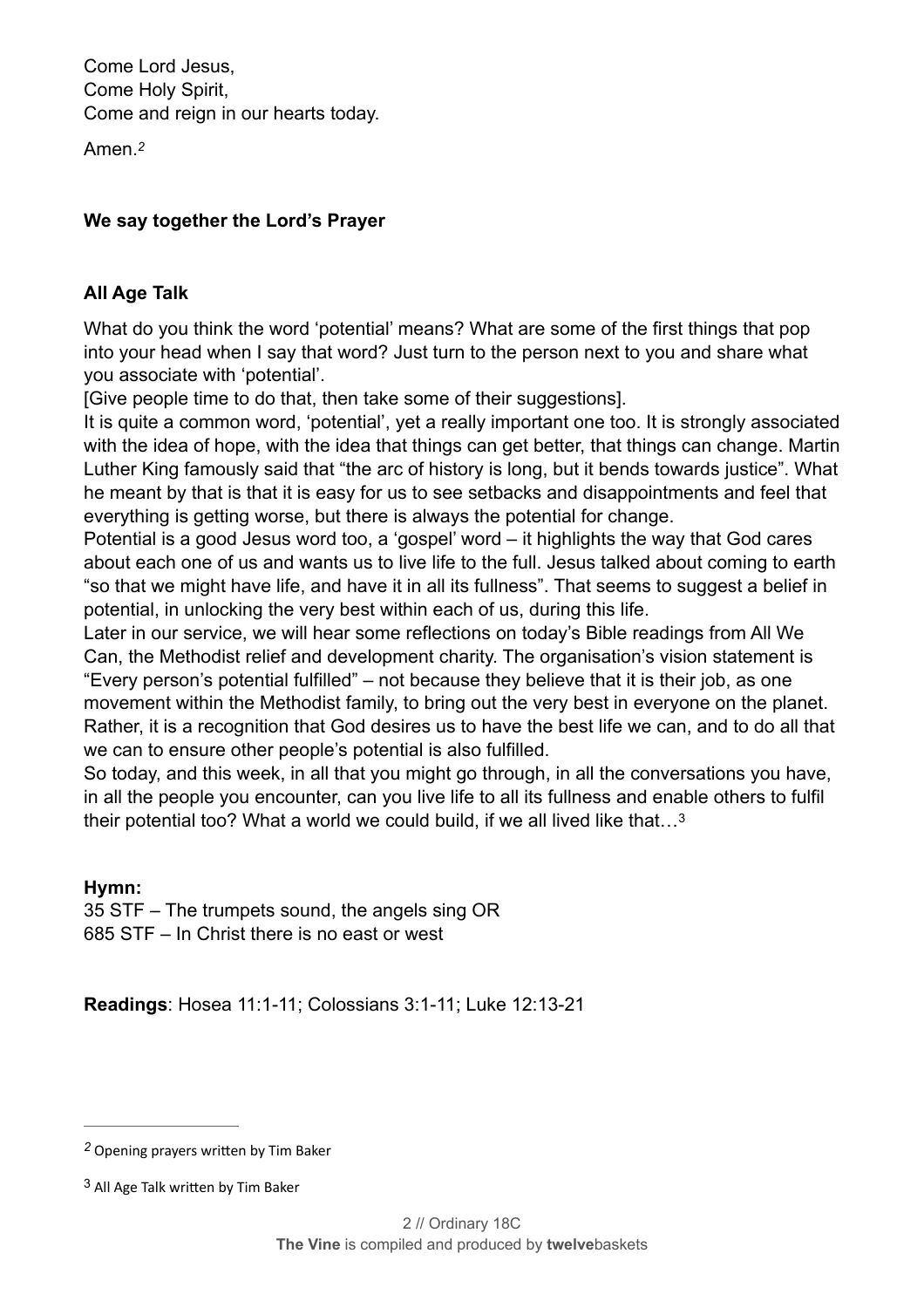#### **Hymn:**

501 STF – Help us, O Lord, to learn the truths your word imparts OR 256 STF – When I needed a neighbour, were you there?

#### **Reflections on the reading**

How easily distracted are you?

Are you someone who can sit and read a book in a noisy room, where other people are having animated conversations, or are you too tempted to look up and get involved or listen in?

Are you able to walk down a street without getting distracted by a shop that you like the look of, or are you already heading out of your way to 'see what they've got in there'?

Are you able to sit at your desk and crack on with work or do you get distracted as soon as you remember there is a sports game happening that you care about and you just want to 'check the score'?

If you've seen the beautiful Disney Pixar film, *Up*, you might remember the character of Doug: a dog who can (through some translation software) speak English. The human characters in the story get a unique insight into the mind of a dog, including the inherent distraction that comes when a dog spots a squirrel! At random moments, and in the midst of any other thought or conversation, if Doug sense a squirrel nearby, he simply barks 'squirrel' and runs off towards those most-chaseable-of-animals!

What about in your walk of discipleship – does any of this resonate? Are you able to stay focussed on what you are learning about God and God's love for you, or are you liable to get distracted at the drop of a hat? Many of us struggle to remain focussed on what it is that God is calling us to, and to the journey of seeking to follow Jesus. Our world and our society are full of distractions and pastimes that are designed to absorb our time and energy and – in most cases – our money too!

What are the things most likely to distract you? And what is most likely to help bring you back? What practices and rhythms work for you to help you return to your walk of discipleship?

Both our Old Testament reading and our New Testament epistle pick up on this issue of getting distracted and turning aside from God's desire in our lives. In Hosea, we hear the prophet's lambasting of the people of Israel for all the ways they have failed to follow God's instruction, for all the ways they have rejected Yahweh, even though their God has been faithful to them and freed them from so much oppression. Hosea appears to be reporting an attitude from God that – 'they would deserve to be in real trouble', but because God is gracious and generous, they won't receive the full punishment they deserve. This passage calls to mind one of the lectures in Biblical studies at Sheffield University – Hugh Piper – whose final lecture on the Old Testament used to involve his challenge to students to come up with one word to summarise the whole narrative of the Hebrew Bible. Dr Piper's own entry into the challenge was the word, 'nevertheless'.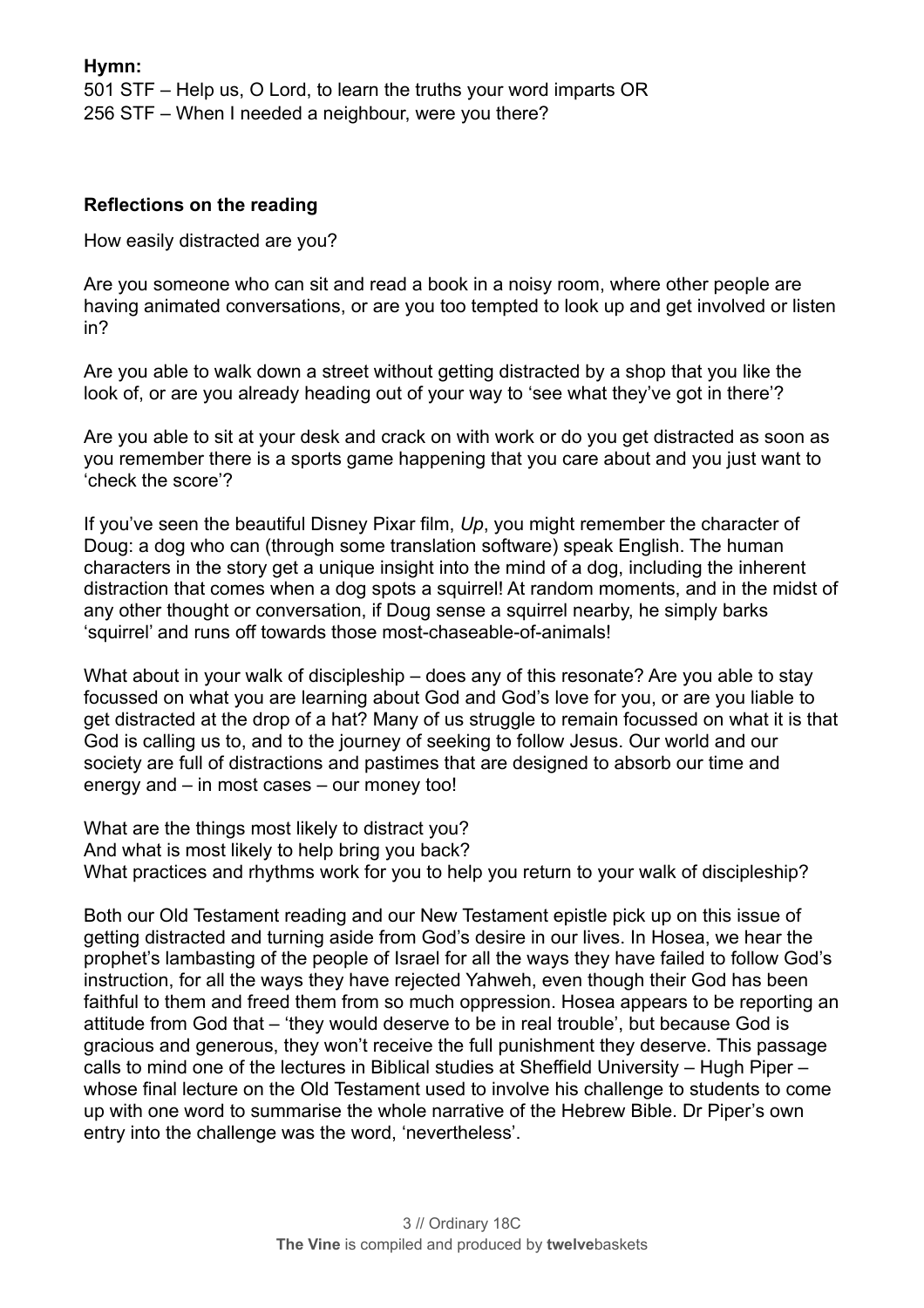Throughout the story of the Old Testament – God's people fail to live up to the standards expected of them, but God loves them nevertheless. Heroes, champions and kings fail in their duty, but God uses them *nevertheless*. There is evil, brutality, violence, sin and a long list of mistakes, *nevertheless*, God's will is done, God's kingdom comes a little closer… I wonder – to what extent do you agree with Hugh Piper's assessment of the Old Testament? Perhaps you can see echoes of that in your own life?

Then we come to Colossians – and again we see this same theme. Are we distracted by our 'earthly nature' or do we set our minds, our hearts, our lives on the things that are 'above' – the heavenly, the divine? It comes back to this same question – are we getting distracted?

To illustrate what this looks like, let's turn to a real-life example. All We Can – an international development agency working on behalf of the church to help tackle poverty and see people's potential fulfilled – is committed to working over the long-term. The organisation has pioneered what is called the 'partnership approach' or 'partnership ethos' as a way of relating to the communities and places where the work is carried out. All We Can doesn't deliver projects in poor countries to help them tackle poverty. Rather, this work is about getting alongside people, communities and partner organisations so that they can thrive, so that they can come up with their own solutions to the problems they face, so that they can become all that they can. That's not easy, and it's not a 'silver bullet' approach that 'fixes' things overnight. It is lengthy, sometimes much more lengthy than simply delivering a new well or a new school or a new hospital.

However, All We Can remain convinced that is a gospel approach. Jesus' ministry is relational and incarnational, not transactional. Jesus models a way of getting alongside people, understanding their story and listening to their voices that has often been overlooked when the church has sought to work in some of the places and communities where All We Can is now working, including Zimbabwe, Malawi, India and Uganda. Often, the church – and secular development agencies – have been guilty of assuming that the solutions lie in the west, and that what people need is a 'quick fix'  $-$  a new project, a new school, a new hospital…whereas All We Can's work exemplifies a longer, slower, steadier, more sustainable and more loving approach. An approach built on walking together in partnership, over many years.

Our Western culture is often one that promotes self-aggrandisement and self-promotion (just think about the way social media works, for example: I post a picture of me doing something fun and successful, and I wait for other people to 'like' or 'love' or 'retweet' it). It becomes about me, about ego, about now, about instant, about quick-fix, about 'putting on a brave face. Think of the man, with his barns, tearing them down to build bigger barns to house even more grain. I expect if he was around in 2022, he'd think those new barns would make a great background for an Instagram post, or a profile picture.

How can we be counter-cultural when that narrative is the norm? How can we advocate a different way of being which is about community, not self; about long-term, not quick-fix; about relationship, not ego?

That remains our challenge as Christians in 2022, but I believe we have much to learn from Jesus' stories and the way he operated. At All We Can, this is a regular topic of conversation – how can these principles of relationship and partnership continue to be a key part of the way the work is done, even when that is no longer the norm? Being countercultural is difficult, especially as we seek to be relevant to the culture and society around us,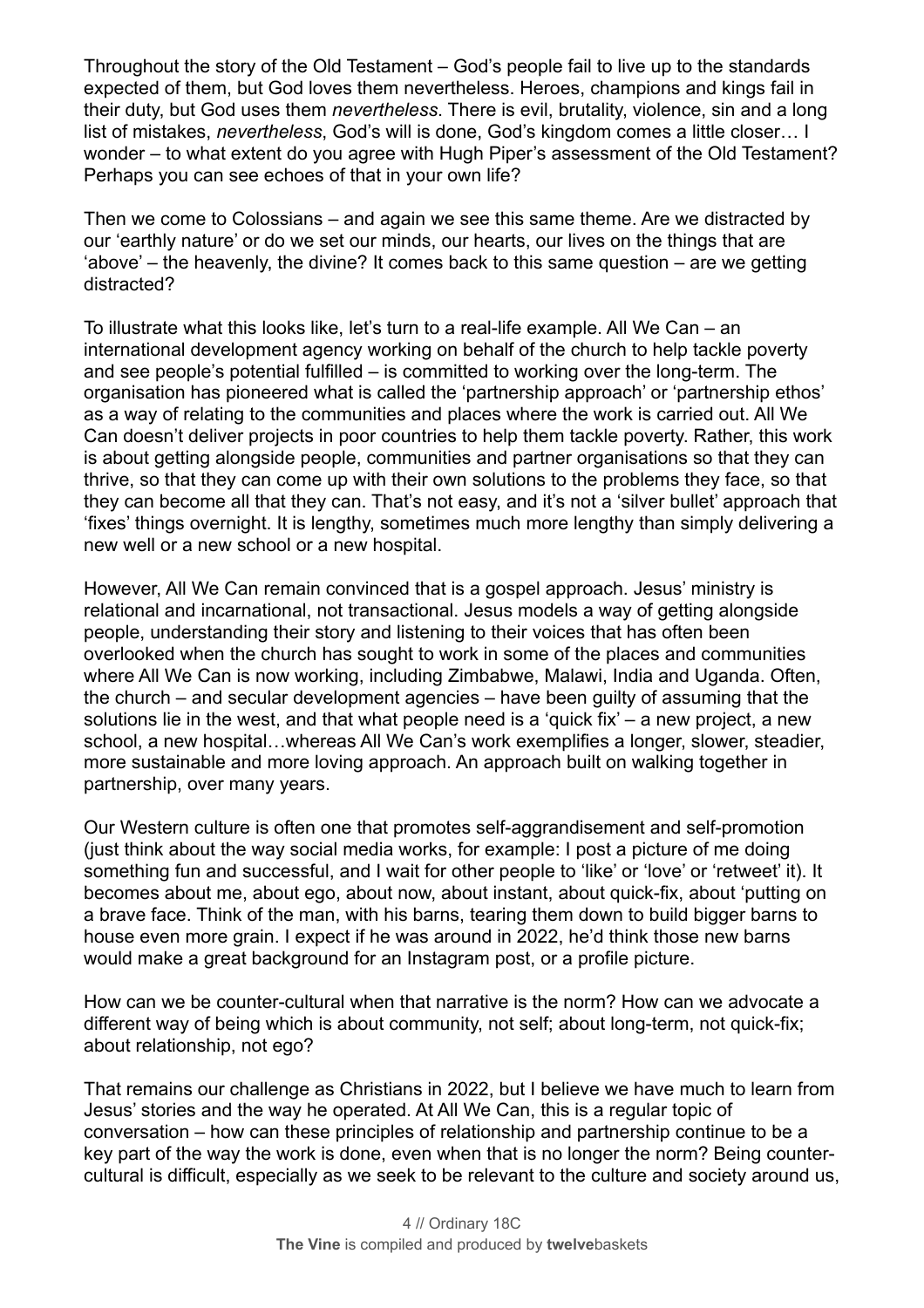but Jesus knew he was 'in the world but not of it'. He understood the balance we now face. Do we?

<span id="page-6-1"></span>Are we up for the challenge?[4](#page-6-0)

#### **Hymn:**

615 STF – Let love be real, in giving and receiving OR 636 STF – O love that wilt not let me go

#### **Prayers of intercession**

For our prayers of intercession, we hear a prayer for justice and peace written by a former staff member at All We Can. Let us pray.

Lord God, you have opened my eyes to the world around me.

Let these eyes not grow weary because of what they see: war instead of peace, despair instead of hope, profit instead of prosperity, want instead of need, statistics instead of people, destruction and pollution instead of nurture and growth.

I know your continual challenge to me: to pursue a life of justice and peace.

I know you have provided me the tools to make a difference.

Your message has lit a spark within.

Ensure that I will continue to look upon the people of the world as my neighbours that I will not stay quiet as injustice continues that I will not let hatred or despair win over love and hope that I will not let your people become statistics that remove their humanity that I will not sit by as your world is damaged beyond repair.

I pray that you will keep the fire burning within me.

Amen.

And a prayer for refugees from All We Can,

God creator of all. For people who are displaced, may they find a safe refuge.

For people who have lost control of their lives, may they know a sure foundation.

For people who live in fear, may they be given a strong fortress.

<span id="page-6-0"></span> $4$  Reflection written by All We Can – if you want to find out more about their work and how you can get involved, visit allwecan.org.uk for opportunities to pray with them, volunteer and give.